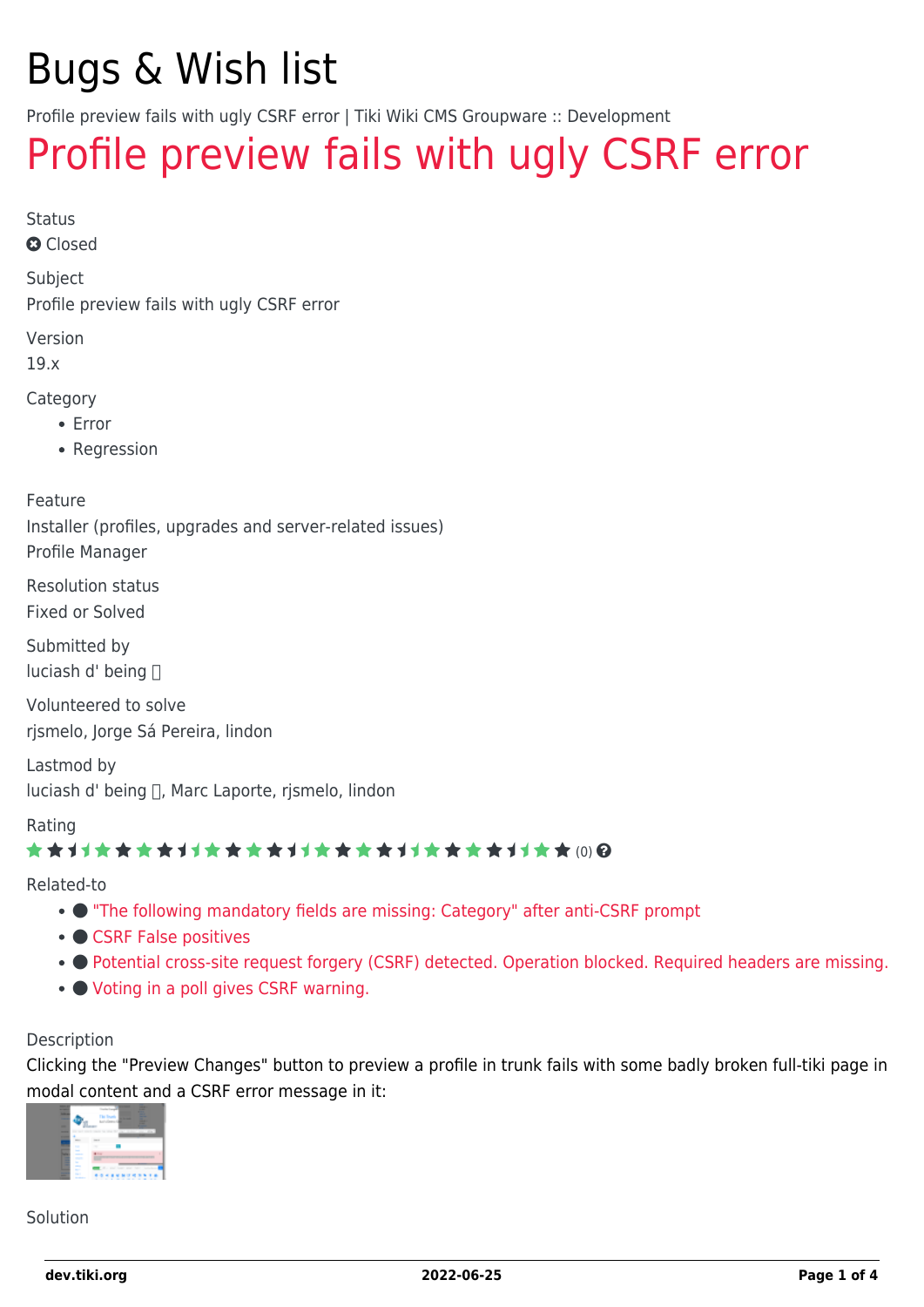In [r68090](http://sourceforge.net/p/tikiwiki/code/68090/) was added a new feature to force the generation of new CSRF tokens, for the cases (like this) where there are multiple actions in the same interface and they can be executed using AJAX (consuming the tokens).

Also, each of the actions is getting a new token.

There will still be an issue as each of the tokens is "single use", you should not be able to run preview twice.

• Actually, I should be able to run preview as many times as I wish; Other ideas how to fix this?

#### \*\*\*\*\*\*\*\*\*\*\*\*\*

Update: should be fixed now with [r68745.](http://sourceforge.net/p/tikiwiki/code/68745/) Tickets not needed for actions that do not change the database, like preview, export, find, etc. Also, should not use GET methods for tickets.

Importance 8 Easy to solve? 6 Priority 48 Demonstrate Bug (Tiki 19+) This bug has been demonstrated on show2.tikiwiki.org [SVN update](#page--1-0) Ticket ID 6760 Created Thursday 23 August, 2018 14:35:47 GMT-0000 by luciash d' being

LastModif Tuesday 22 January, 2019 13:48:38 GMT-0000

# Comments



### [Marc Laporte](https://dev.tiki.org/user11197) 03 Oct 18 22:27 GMT-0000

This worked a while ago <https://sourceforge.net/p/tikiwiki/code/64537> so it's a regression. See image.

# [luciash d' being](https://dev.tiki.org/user199)  16 Oct 18 11:59 GMT-0000

It still happens after latest svn up of 19.x Steps to reproduce: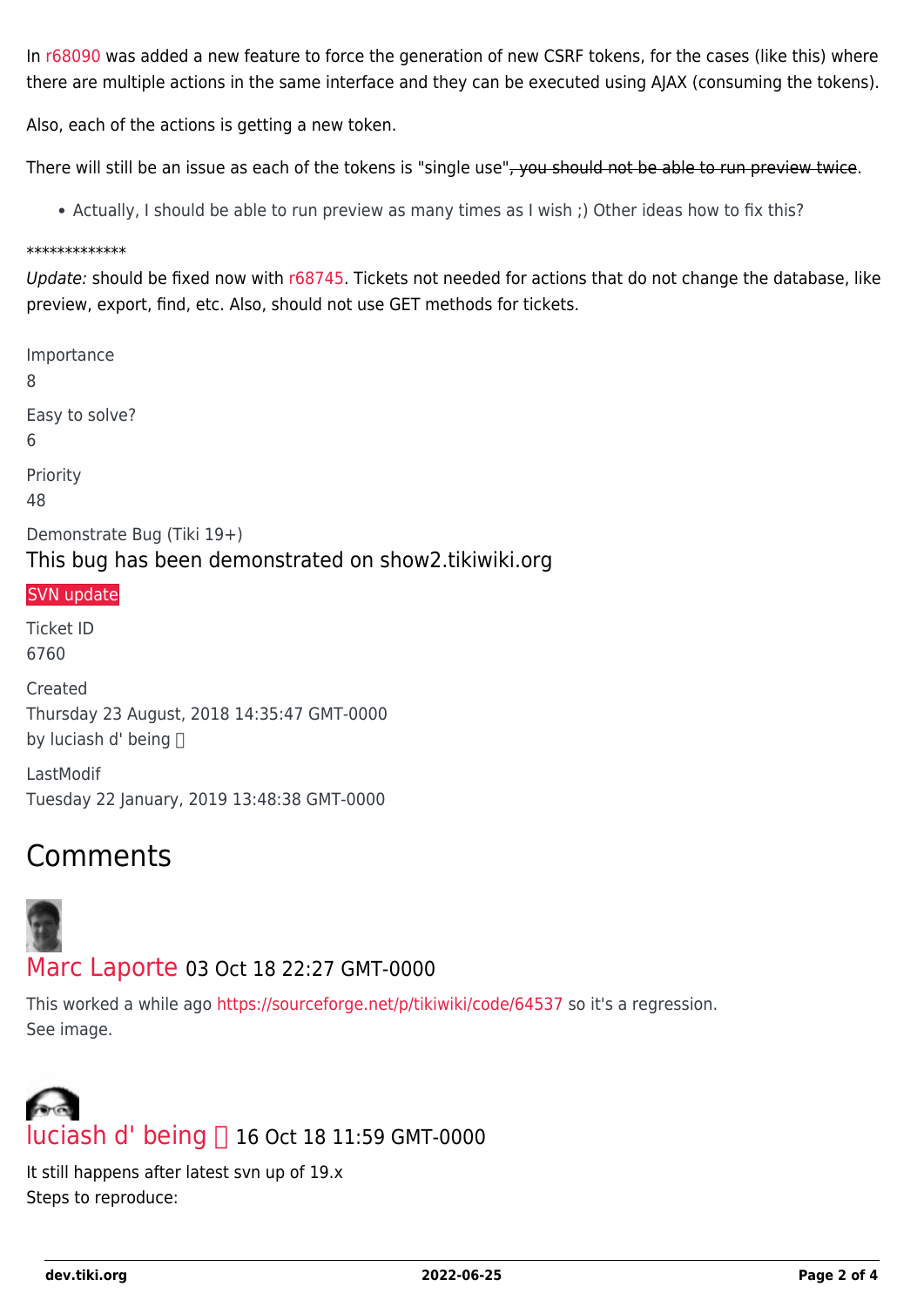- 1. Goto profiles control panel
- 2. Search for "Debug" in the Profile name field
- 3. Two profiles get listed: Debug\_Mode\_Disabled and Debug\_Mode\_Enabled
- 4. Click preview on the first one. It works!
- 5. Click preview on the second one. It fails!



## [Jonny Bradley](https://dev.tiki.org/user8515) 17 Oct 18 15:05 GMT-0000

Confirmed in 19.0 beta1 - and it doesn't matter which way round you try them, the 2nd one fails with a messy CSRF error...



## [rjsmelo](https://dev.tiki.org/user11781) 23 Oct 18 23:41 GMT-0000

That should work now as of r68090.

Note that because of the tokens being single use, if you preview twice you will still get an error due to the CSRF token.



Yes, it's a bit better now, thanks, but it must be working every time you click the "Preview Changes" button, otherwise it is a half-fix/half-broken feature.



Thanks lindon for the CSRF error fix, but now we get this in the preview popup instead (not related to CSRF):